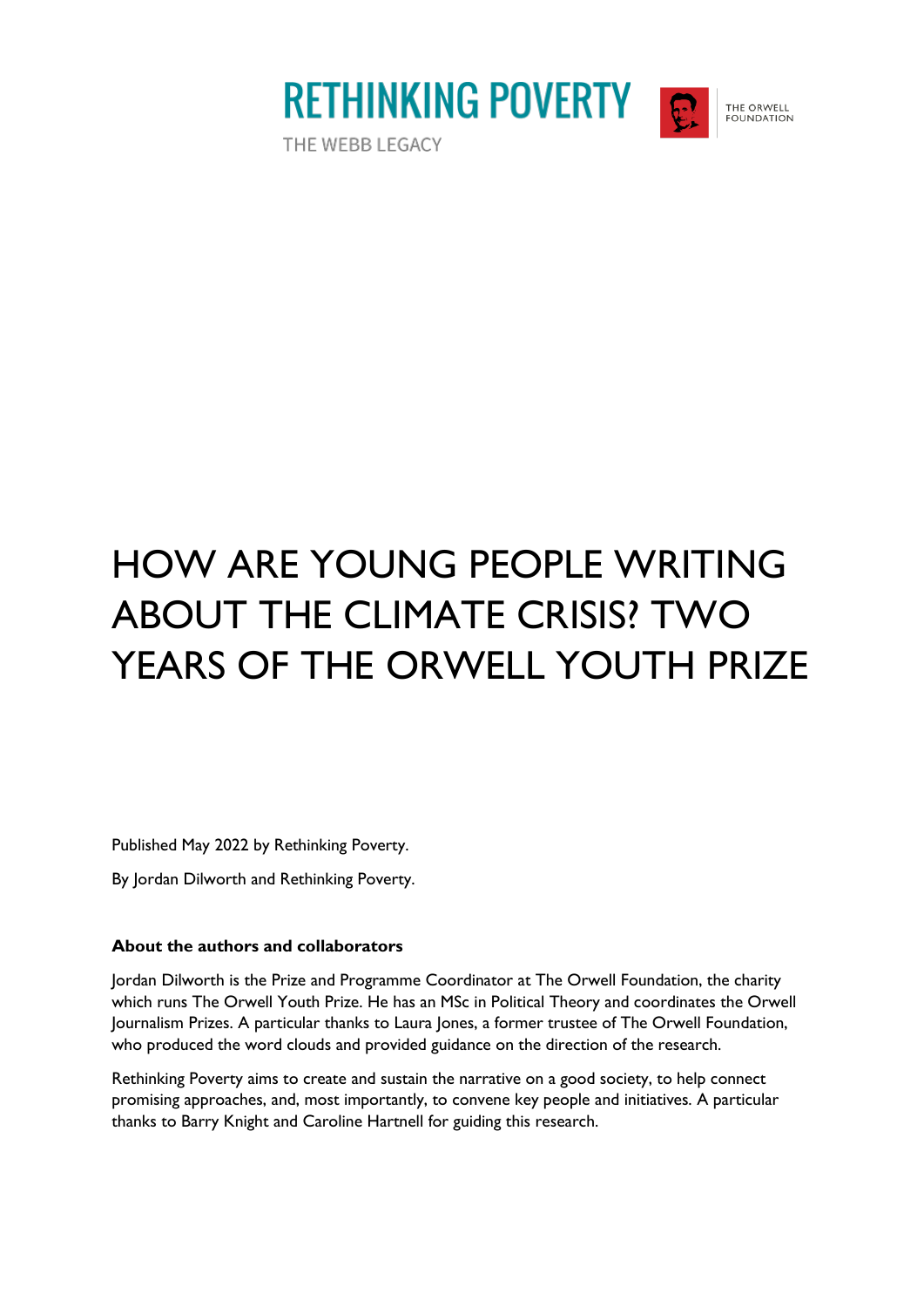

### Table of Contents

| Is there a relationship between feeling that we need 'urgent' action and a sense of pessimism?  6 |  |
|---------------------------------------------------------------------------------------------------|--|
|                                                                                                   |  |
|                                                                                                   |  |
| Do young people identify a relationship between poverty (or social inequality) and the climate    |  |
|                                                                                                   |  |
| Do young people care about the environment because of its impact on animals, humans, or both?     |  |
|                                                                                                   |  |
|                                                                                                   |  |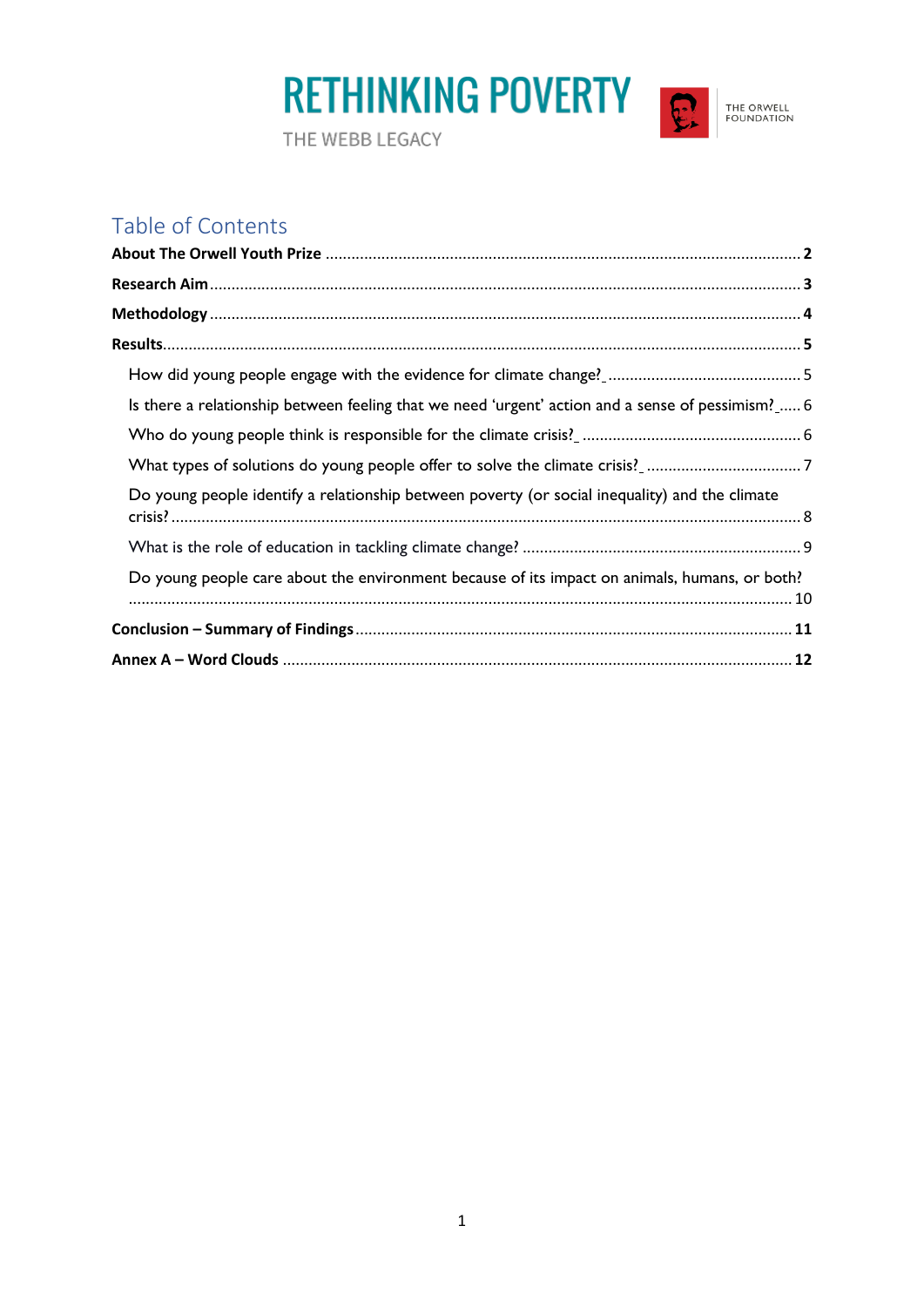**RETHINKING POVERTY** THE WEBB LEGACY

THE ORWELL FOUNDATION

### **About The Orwell Youth Prize**

The Orwell Youth Prize, which is run by The Orwell Foundation, uses the writing of George Orwell as a starting point to inspire young people to write about their own ideas and experiences, and critically engage with the world around them. The Prize is open to anyone in years 8 -13 (or equivalent) who is at school or college in the United Kingdom, and the Prize is split into two age categories: junior (years  $8 - 11$ ) and senior (years  $12 - 13$ ).

Each year, entrants are asked to respond to a theme, inspired by Orwell's work, in any form they like. Journalism, essays, short stories, blog posts, poems and plays are all welcome, and a video game design category was introduced in the 2020/21 prize cycle. Whatever form they choose, the word limit is 1,000 words for the junior category and 1,500 words for the senior category. Uniquely, the Orwell Youth Prize offers personalised feedback to each entrant on a draft entry

A team of volunteer readers, from across the fields of publishing, academia, gaming, and the arts, assess each entry and decide whether the entry should be put forward to the longlist. Once they have whittled the entries down to a shortlist of  $30 - 40$  entries, this shortlist is sent to the judges. These judges are appointed by The Orwell Foundation, but their decisions are made independently. The judges for The Orwell Youth Prize 2020 were Kerry Hudson and Kayo Chingonyi, and the judges for the 2020/21 prize cycle were Adam Cantwell-Corn, Naush Sabah, Jessica Johnson, and Dan Bernardo.

In the 2019/20 prize cycle, entrants were asked to respond to the theme 'The Future You Want', and the theme for the 2020/21 prize cycle was 'A New Direction: Starting Small', where entrants were asked to think about their local environment and creative solutions to problems within this environment. Three to four winners and three to four runners up are chosen from each age category, and you can read the winning entries in 2020 [here](https://www.orwellfoundation.com/the-orwell-youth-prize/2018-youth-prize/winners-the-orwell-youth-prize-2021/senior-runners-up-2021/mending-the-safety-net/) and 2021 here. This year's theme is 'Coming Up for Air: Writing the Climate Crisis'.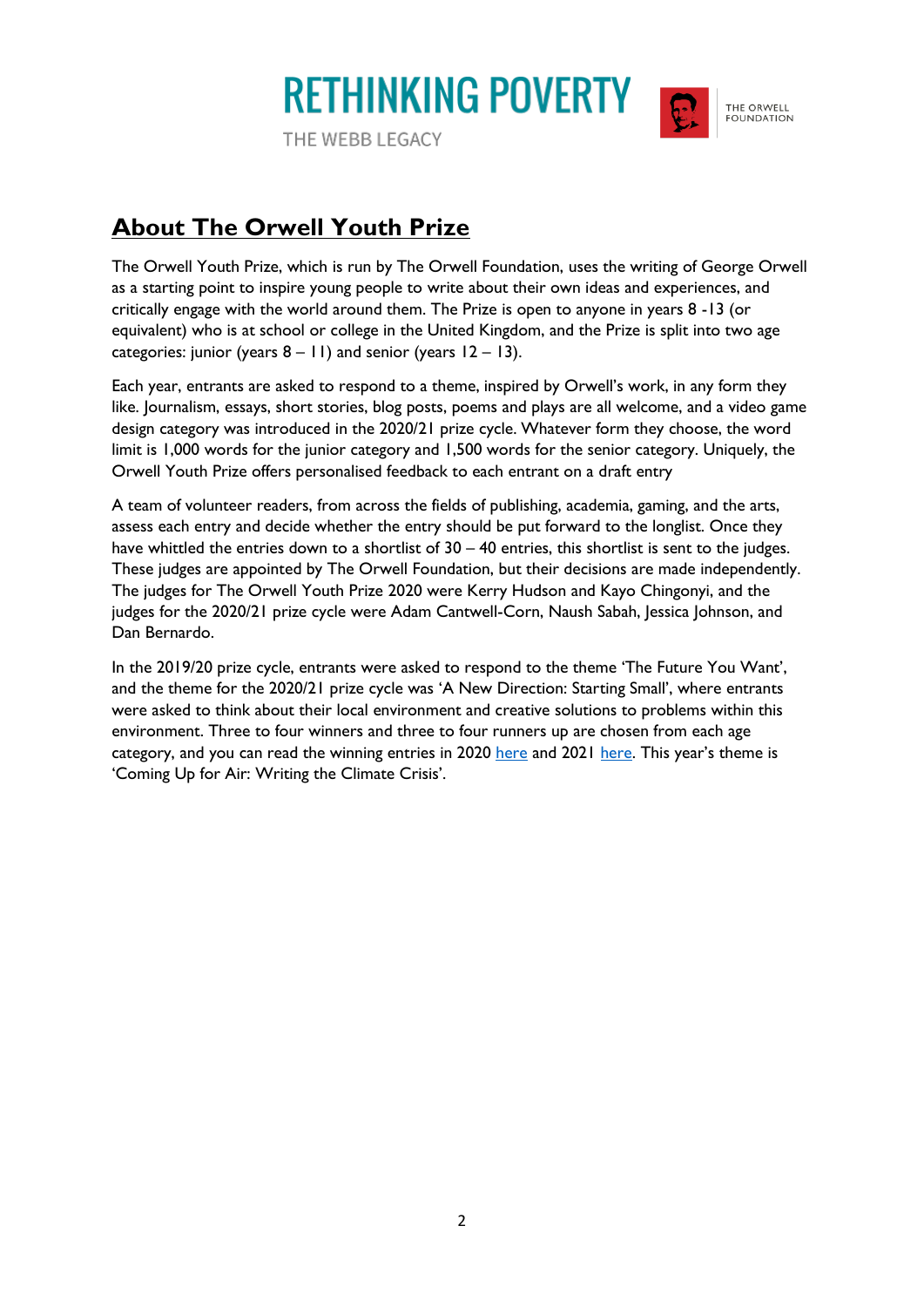**RETHINKING POVERTY** THE WEBB LEGACY



THE ORWELL FOUNDATION

**Research Aim**

With the generous support of Rethinking Poverty, The Orwell Youth Prize has been able to increase the number of young people entering the prize over the last two prize cycles. The total number of entries in the 2018/19 prize cycle was 269, which rose to 1206 and 667 in 2019/20 and 2020/21 respectively. This significant expansion in the number of entrants has provided The Orwell Foundation with a substantial amount of data on the background and concerns of our entrants, providing a unique sociological vantage point into how young people are critically engaging with political and social issues.

The aim of this research is to provide a more systematic and nuanced insight into how entrants to The Orwell Youth Prize were writing about their chosen topics. The hope is that this insight invites commentary and discussion that seeks to reflect upon the meaning of our findings. The research is therefore a starting point for a dialogue within politics and civil society on the meaning of how young people are writing about political and social issues.

Using these entries over the last two years, The Orwell Foundation produced a set of word clouds consisting of the most common words across our entries in the 2019/20 and 2020/21 prize cycles (**Annex A**). These word clouds provide an indication of the type of issues that young people were concerned about. The key terms that consistently reappear across the 2020/21 entries are 'mental health', 'social media', 'climate change', 'global warming', and 'covid-19'. In the 2019/20 entries, similar words reappear. The most common term is 'climate change', and we also see 'global warming', 'social media', 'mental health', and 'covid-19' appear like they do in 2020/21. However, there is a clear reaction to the news cycle in 2019/20, such as 'George Floyd' being common.

In addition, The Orwell Foundation produced a word cloud for the policy question that we asked entrants to address in our 2020/21 prize cycle. The policy question was: If you could make one positive change to society that would lead to the biggest increase in your happiness, what would it be and why? Once again, the most common terms (two words) across the policy responses were 'mental health' and 'social media', excluding the terms that repeat words in the policy question. Interestingly, once you remove terms in the policy question, one of the most common single words in the policy questions was 'feel'. The most common ways that this word was coupled with other words were 'people feel', 'feel safe', 'feel happy', and 'feel safer', but upon further analysis, this regular use of the word 'feel' was largely a result of the framing of the policy question. Nevertheless, The Orwell Foundation did consider how emotions were used throughout the entries.

After discussing the key words with Rethinking Poverty, The Orwell Foundation decided to primarily focus on how young people wrote about climate change. This theme was prioritised by analysing select entries that included the following key terms:

- 1. Climate change
- 2. Global warming
- 3. Carbon dioxide
- 4. Carbon emissions

Other common key terms in the word cloud, such as 'social media' and 'mental health', were also considered in our analysis but in relation to climate change. While the words cloud gave important clues, they did not provide meaningful insight into how entrants were writing about the key terms.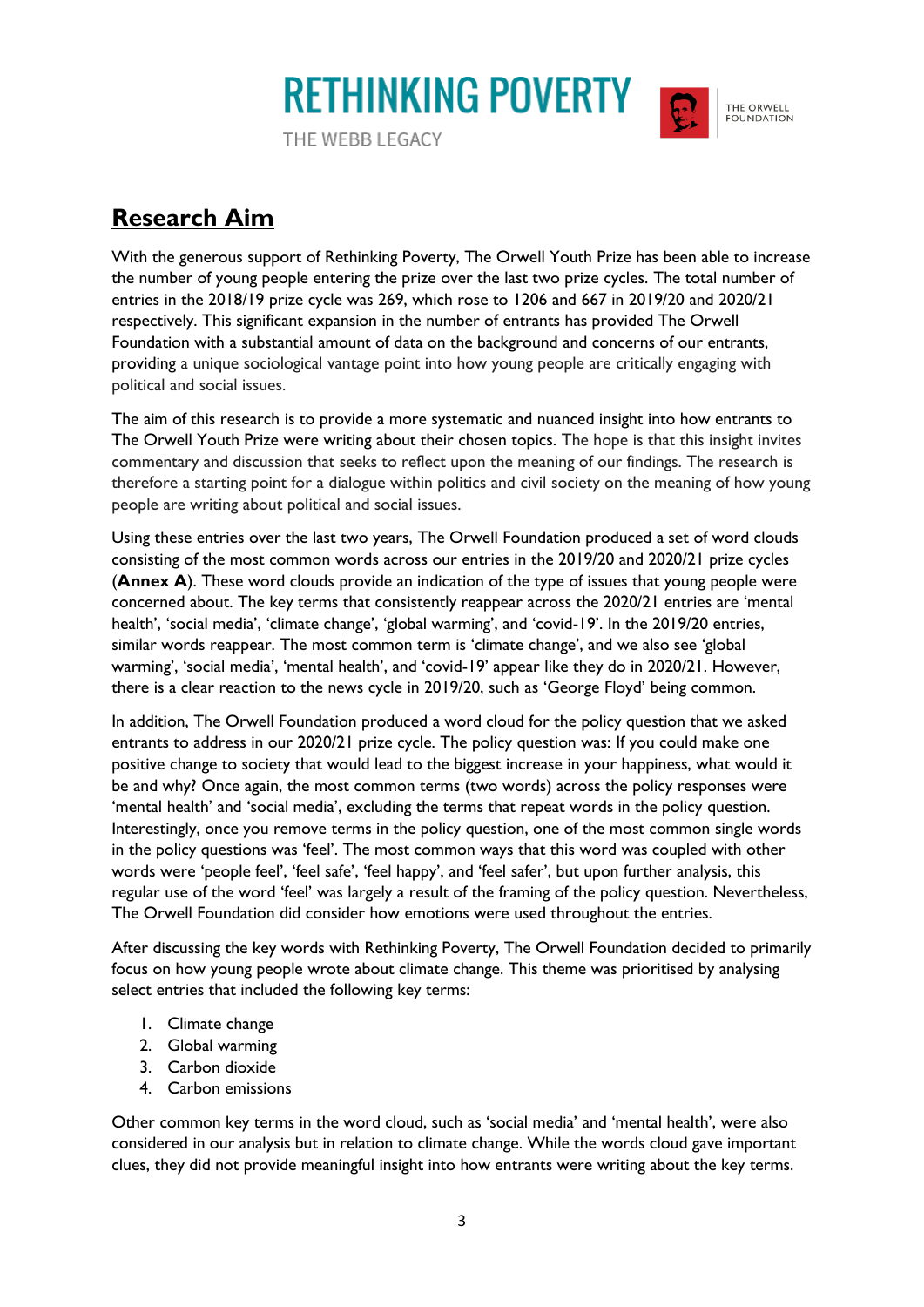



To provide this insight, The Orwell Foundation conducted research to provide a more systematic account.

### **Methodology**

The first stage of the thematic analysis was to formulate our research questions and identify subthematic codes for our key theme. Once completed, the second stage coded the entries and refined the research questions further. The relevant sections of the chosen entries were then collated into a single location using NVivo software, and these sections could be used to answer our research questions.

Due to the quality of the data, it was decided that a quantitative analysis on the background of the entrants could not be performed adequately. The Orwell Foundation will reflect on the data it collects on its entrants, and how the quality of the data could be improved for an insightful quantitative analysis to be performed.

### **Thematic Analysis**

#### Stage I – Initial Code Scoping and identification of sub-themes

The aim of this stage was to get a clearer idea of potential sub-thematic codes within the key terms listed above and use these codes to formulate a set of clear research questions to be agreed with Rethinking Poverty before proceeding to the next stages.

In 2020/21, 48 out of 677 (7%) entries used key terms relating to climate change, and 224 out of 1206 entries (19%) used key terms relating to climate change in 2019/2020. The Orwell Foundation read across a broad range of the entries, which allowed us to work out our initial qualitative codes (i.e. what kind of sub-themes reoccur). From these entries, nine exemplary entries were then selected from each prize cycle that used key terms relating to climate change. Although this decision meant that a larger percentage of the entries concerning climate change in the 2020/21 prize cycle were analysed than the 2019/20 prize cycle, we wanted to give equal weighting to both years.

Before analysing these entries, we agreed the following research questions with Rethinking Poverty:

- How did young people engage with the evidence for climate change?
- Is there a relationship between feeling that we need 'urgent' action and a sense of pessimism?
- Who do young people think is responsible for the climate crisis?
- What types of solutions do young people offer to solve the climate crisis?
- Do young people identify a relationship between poverty (or social inequality) and the climate crisis?
- What is the role of education in tackling climate change?
- Do young people care about the environment because of its impact on animals, humans, or both?

### Stage 2 – Coding the entries and refining the sub-themes

Once a clear set of research questions had been agreed, a select subset of the entries were read and it was possible to start coding them. The subset of entries was chosen for containing certain key terms. These entries were then coded by reading through the relevant entries in NVivo, a piece of qualitative analysis software, and highlighting text that is relevant to the identified sub-theme. Once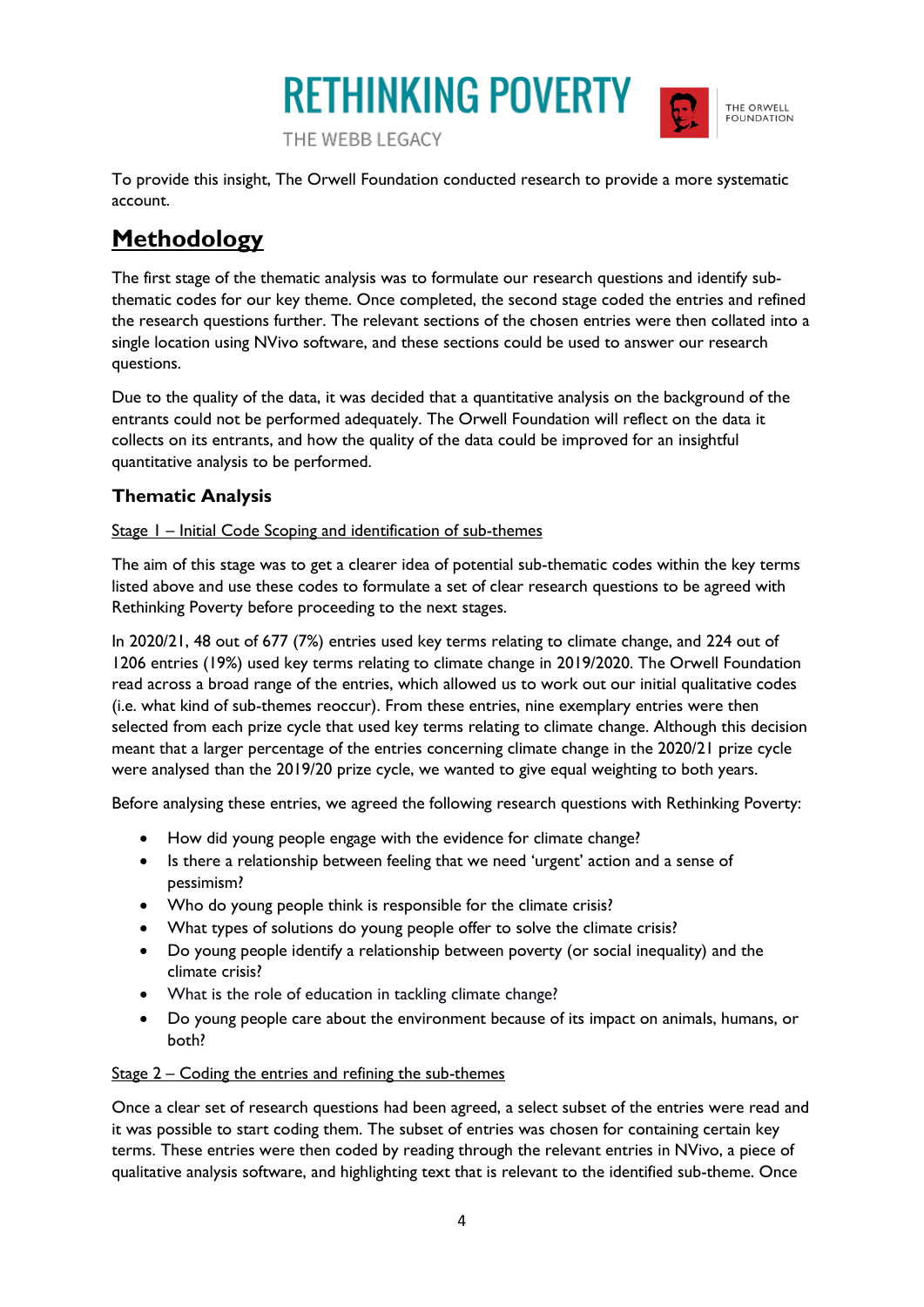

THE ORWELL FOUNDATION

THE WEBB LEGACY

the highlighted text was in a single location, the entries could be read together to answer the preagreed research questions and provide insight into how young people were writing about climate change.

### **Results**

### **Thematic analysis**

As previously mentioned, a set of research questions was agreed with Rethinking Poverty which would be addressed by collating key passages using NVivo. The Orwell Foundation selected eighteen exemplar pieces entries across 2019/20 and 2020/21 to generate an initial list of themes and used NVivo to code text in each of the entries that was relevant to agreed research questions.

During this analysis, it became clear that, despite its prevalence as a term in the word clouds for both the 2019/20 and 2020/21 prize cycles, the climate crisis and mental health were not being explicitly linked by the selected articles. A connection was invoked when some entries expressed a sense of a lost future, but it was not made explicit.

In addition, despite its similar prevalence in the word clouds, the role of social media was not prevalent in the entries that discussed climate change. This lack of discussion is somewhat surprising, especially given the emphasis on 'ignorance' being a barrier to tackling climate change and the potential for social media to function as an educative tool. Given that very few entries mentioned or alluded to social media, this term will be discussed under the role of education in tackling climate change.

#### How did young people engage with the evidence for climate change?

The first theme that is apparent from the selected entries is that young people do appeal to scientific organisations and international bodies to lend authority to their claims that climate change is occurring. This was true across the entries:

According to the NASA website, the Earth's climate has risen by roughly 1.6 degrees celsius since the late nineteenth century, constantly increasing due to human activity.

Our atmosphere's carbon dioxide levels are at the highest they have been in 650,000 years and 19 of the 20 warmest years on record have occurred since 2001. These are concerning and serious statistics from NASA that highlight the quick changes that are happening.

It is important to recognise the small role that natural factors such as volcanic eruptions play, however the Intergovernmental Panel on Climate Change has stated that there is an over 95% chance that humans are the main cause.

The rates are currently continuing to rise globally, and the UN warns that within 11 years the damage may be irreversible. As such there will need to be action, and action comes in two forms: we can continue to innovate technologically in order to live in a world where we don't produce additional CO2; or we can scale our lives back to preindustrial levels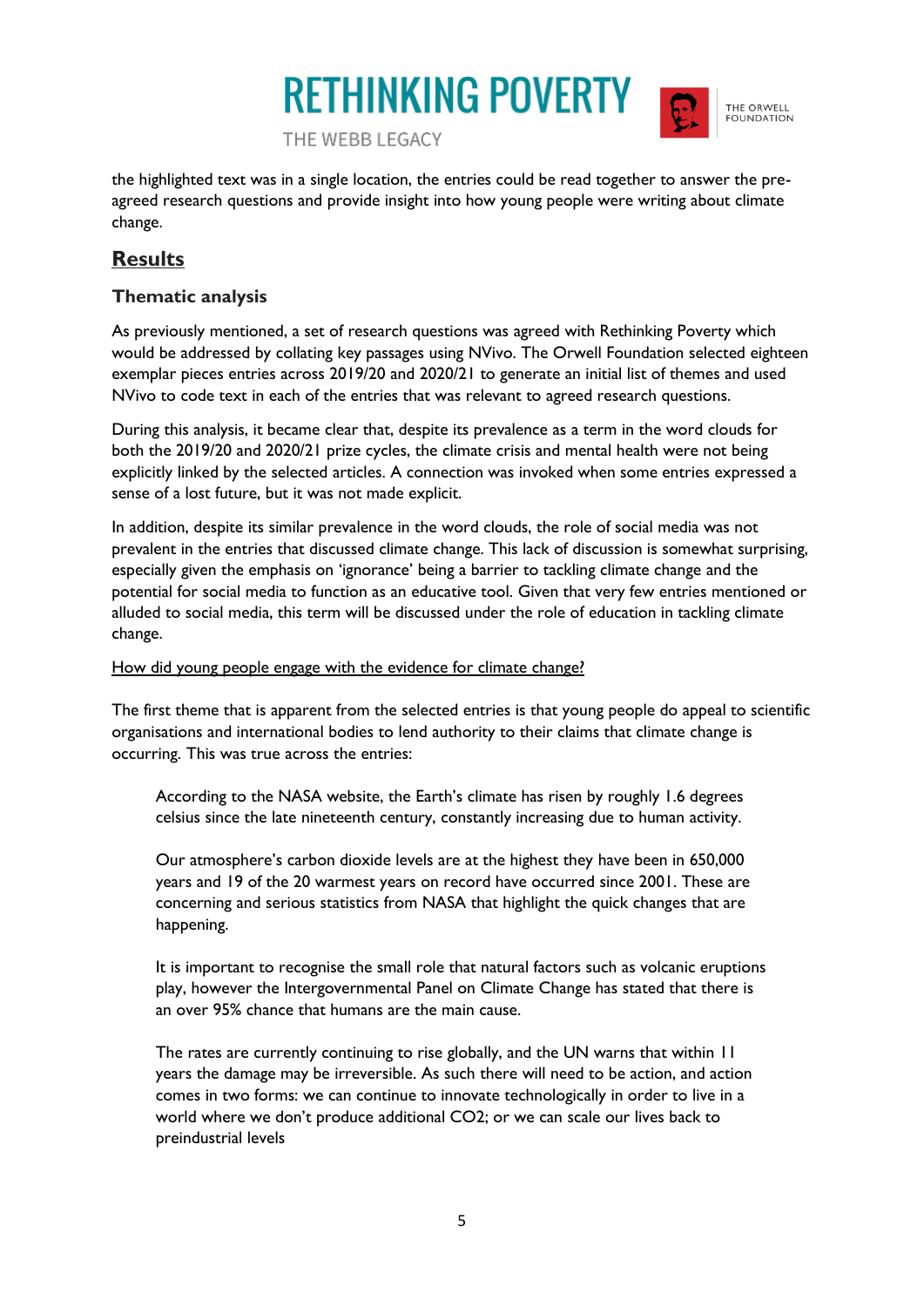

THE ORWELL FOUNDATION

THE WEBB LEGACY

It is not clear how far young people evaluate the scientific evidence itself. A few entries did cite scientific papers, but the citation was to lend authority to their pieces by quoting from impartial sources. So young people engaged with scientific bodies and used scientific knowledge to make the case for the severity of climate change and to reinforce the necessity for urgent action to tackle it.

#### Is there a relationship between feeling that we need 'urgent' action and a sense of pessimism?

The analysis from NVivo revealed that all the entries demanded acting urgently. In 2019/20, a few of the entries did communicate a lost future, which would initially suggest a sense of futility:

How do you envision your future? Do you see a future filled with droughts, air pollution, melting ice caps and extinct species? Do you even see a future at all?

However if carbon levels in the atmosphere continue to rise as they are, will we even have a future?

The hottest year on record. Forest fires burn through Australia. Global temperature rising fast. Rising sea levels worse than thought. 630 million people displaced by climate change. Earth soon to be in hothouse state. Carbon footprint. Car pollution. Mass emissions. Coral bleaching. Greed. Extinction. Hoax. Fraud. Fake news. Depressing - that was her summary.

We must intervene now and put the planet before profits. Otherwise we will be left with a planet where we can no longer live.

However, this sense of a lost future did not translate into a sense of pessimism or futility, and these entries did not relate this climate anxiety to mental health, which was assumed due to its prevalence in the word cloud (Annex A, images 2 & 6). Instead, the entries unanimously expressed that we need to take urgent action now to prevent a climate crisis:

However, there is one issue so pressing, so fundamentally terrifying, that it is now sitting under the brightest spotlight on the world's stage. The climate crisis must be addressed now. We do not have 10 years to ponder over what to do, the science is no longer tenuous enough to ignore.

Scientists predict a continued temperature rise in the near future, which will not be reversible past a few degrees. This in turn highlights the importance of taking immediate and powerful action.

Only we can fix this, we cannot wait for tomorrow. We cannot wait for some miracle or messiah to rid us from the issues we caused.

If we are going to do something we need to do it now! As of today we have less than 7 years to try and turn things around before they become irreversible.

This sense of urgency did lead young people to offer solutions to the climate crisis. However, before turning to the solutions that they did offer, the NVivo analysis also provided some insight into who the entrants thought was responsible for the climate crisis.

Who do young people think is responsible for the climate crisis?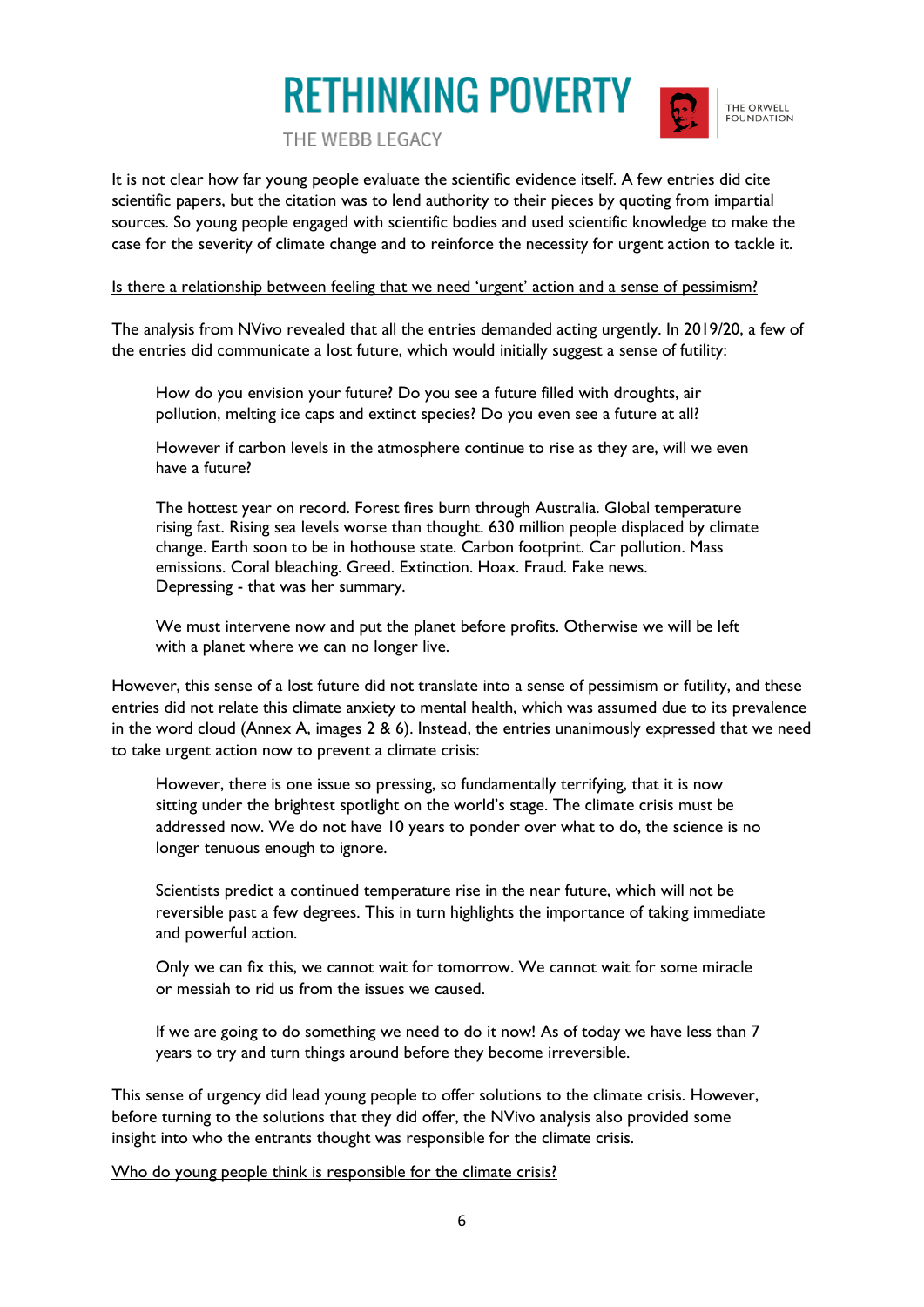

THE ORWELL FOUNDATION

THE WEBB LEGACY

Although the entries were mixed on whether we are all equally responsible for causing the climate crisis, the entries unanimously communicated how we are all responsible for tackling the climate crisis. Some entries did place the blame more firmly on fossil fuel companies:

How is this our fault? Studies show that over a third of greenhouse gas emissions are contributed to by just twenty of the hundreds of fossil fuel companies, all to satisfy your needs.

Multinational corporations also have a large impact on climate change – reports show that 100 energy companies have been responsible for 71% of the industrial emissions since human-driven climate change was recognised, and the top 15 U.S food and beverage companies generate nearly 630 million metric tons of greenhouse gases every year.

secretive lobbying firms backed by hundreds of thousands of farmers proving to be a huge hindrance in saving the planet through dietary means. Investors with connections to farming are highly unlikely to back environmental charities campaigning for the restriction of meat

There were an equal number of entries which held everyone equally responsible:

To hell with your excuses! You couldn't care less and you know it! Everyone just goes around acting like one car won't make a difference! But it does!

On the horizon is a junction. Each path takes us off the track to certain doom and into a better future, although every one of them is different. That is why every person on Earth has been allocated an amount of money.

We need to change the stance, we as a global society have taken, on what is an acceptable level of human decency in all aspects of our lives

The entries can therefore be divided into two camps. One group of entries believed that everyone was equally responsible for causing the climate crisis, whereas another group put more blame on fossil fuel companies, older generations, and the government. This trend was reflected across both years of the prizes. However, both groups of entries were unified in their view that everyone is responsible for *tackling* climate change – and there was a considerable level of enthusiasm about how this could be achieved.

To finish, if we are to save our only home, action must be taken with immediate effect. And while big changes must be made, micro alterations are also imperative. We are all in this environmental storm together.

Only you can secure our future. You are responsible for protecting our world and the beauty that inhabits it. You are responsible for our future and our tomorrow.

However, the NVivo analysis also revealed how agency was primarily exercised through consumer choice and changing individual consumption patterns rather than through political acts.

What types of solutions do young people offer to solve the climate crisis?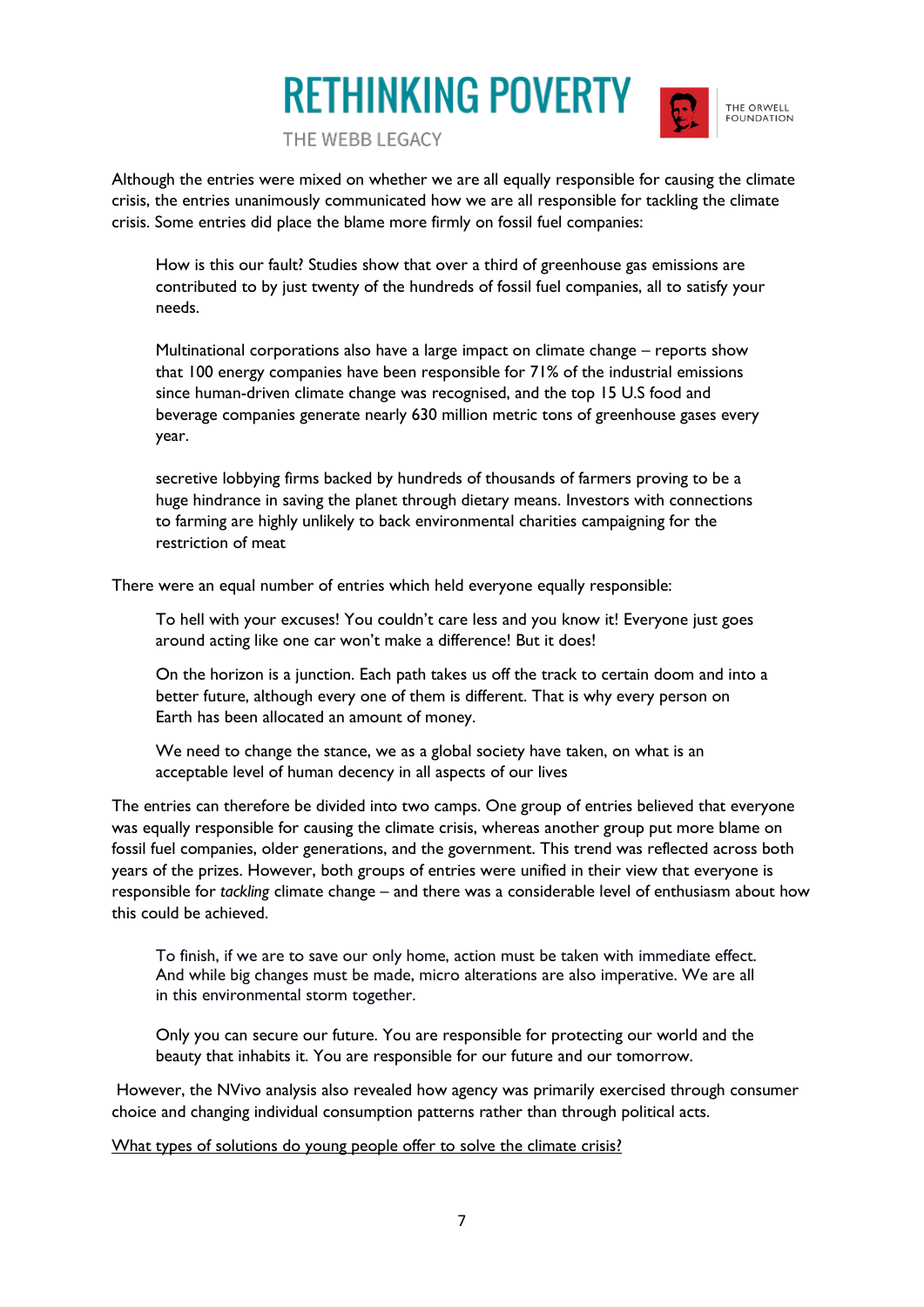

THE ORWELL FOUNDATION

THE WEBB LEGACY

The most interesting insight that was revealed by the NVivo analysis was that young people primarily offered consumer solutions or changes in consumption patterns as a solution to the climate crisis:

We need to take responsibility as consumers and instead support ethically minded businesses, as only then will companies and governments finally listen and make the necessary changes.

Each person has a carbon footprint, a number based on the amount of carbon dioxide you release into the atmosphere. To reduce your carbon footprint, there are many simple things you can do.

The three simple steps that I suggest are small adjustments to your lifestyle that are a brilliant way to start to combat climate change. Firstly, eat all the food that you buy. If you never eat it all, simply buy less to reduce unnecessary waste. Secondly, I would like to put forward the use of a search engine almost identical to google called Ecosia which plants a tree for roughly every 45 searches that you undertake. Thirdly, switch your house supplier to renewable energy. Get online, do it via ecosia!

It's not only industry that has to scale back, but the lives of everyone with a large carbon footprint. A single person can make a large difference if the changes are echoed with many people across the world.

A few entries did suggest governmental action, but none of the entries indicated how young people could put pressure on government to take action. These were the minority and not reflective of most of the entries:

Pushing for a democratised, communal energy system across the world is what we can do in the UK. The heat is on. We can forge a new chance by putting our government in the crucible.

key to positive changes in the future is sustainable development, in which we address both the issues causing climate change and those fuelling poverty and inequality.

we as a planet should aim for a global plan, such as the 'Green New Deal' and not downplay the emergence of this 'pandemic'.

None of the entries, including the 2020/21 entries who were asked to respond to theme 'A New Direction: Starting Small', indicated how young people could make changes at a local level through local government, joining activist groups or other political means, or how young people could put 'our government in the crucible', suggesting a lack of political literacy in terms of how to act as political agents.

#### Do young people identify a relationship between poverty (or social inequality) and the climate crisis?

Five of the chosen entries identified a relationship between poverty (or social inequality) and the climate crisis. These entries either acknowledged that changing consumption patterns was not a solution open to all or they outlined how natural disasters exacerbate existing poverty and throw more people into poverty:

it is important to take a step back and understand another key issue facing our world today – poverty – and why it is irrefutably linked to the fight against climate change.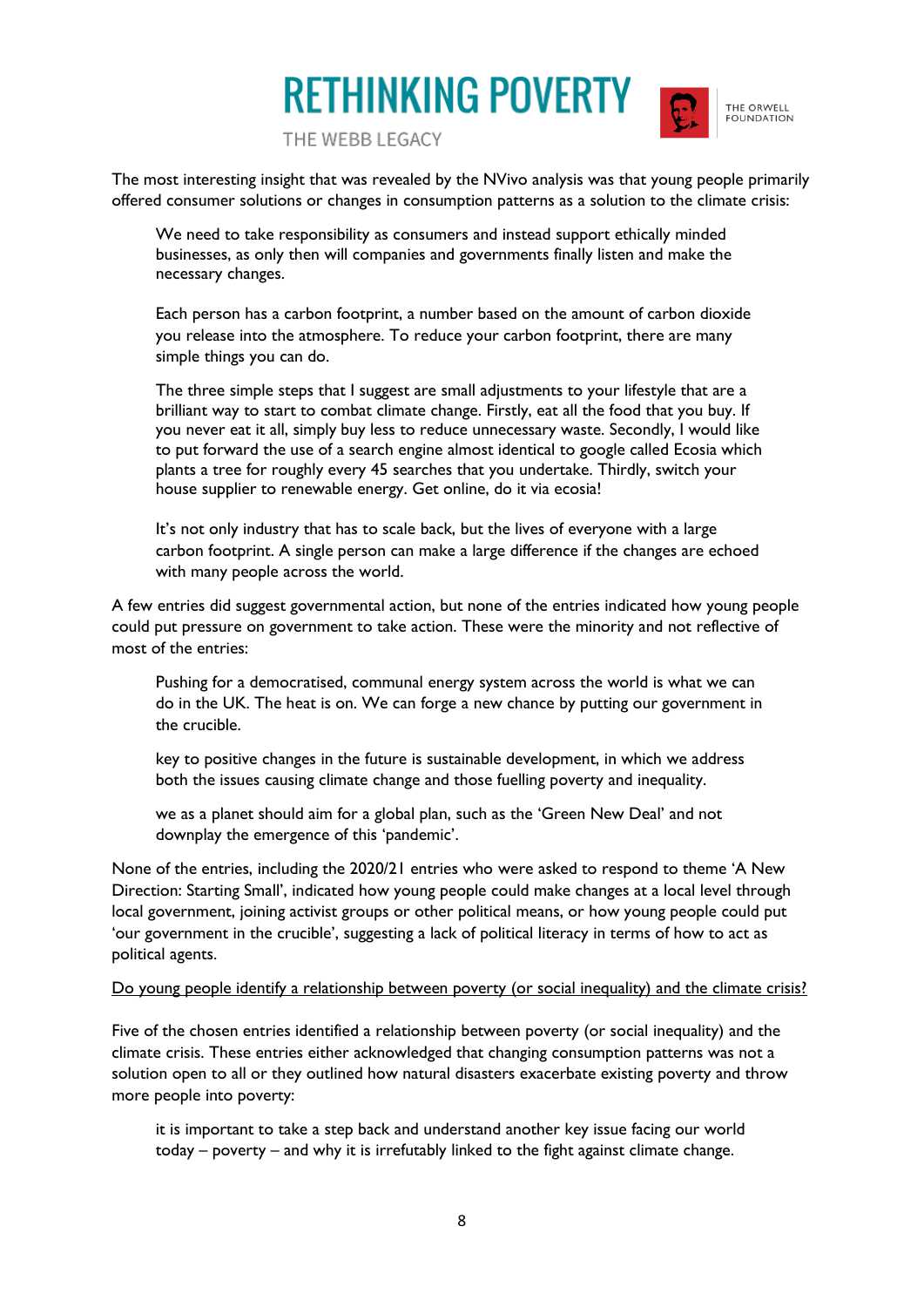

THE ORWELL FOUNDATION

THE WEBB LEGACY

Even if there were products out there, nobody is going to replace their house, car, appliances and shopping habits in the short space of time. Worse still, there are 689 million people living in absolute poverty, with a further 854 million living in informal settlements. These people do not have the funds, government support, or even property rights to make these changes.

Quality of life is decreasing around the world. Every day, more and more people are thrown into poverty and those who have been involved in natural disasters are at the threat of malnutrition and homelessness. This needs to be put to an end.

Four of the chosen entries outlined a relationship between non-economic forms of inequality and the climate crisis. In these entries, there was an emphasis on the effect of colonialism and how the climate crisis affects women:

A significant amount of agricultural and manufacturing industries that operate in the Global South rely on the labour of female workers, particularly the garment and textile factories in Bangladesh

Steak or beef is quite often marketed as a particularly masculine or 'strong' meat even though the consumer obtains it the same way: picking it up from the shelf. It is laughable and sexist to give meat a certain gendered quality.

Climate change's impacts will fall on the already- vulnerable countries. The emergence of locust's swarms throughout Africa and Asia having serious implications on many countries that's economies depends on agriculture

Since being liberated from British rule in 1963 Nigeria has played host to dictators, corrupt governments and most importantly rapacious oil companies. Shell is an integral part of the vortex of violence that is teeming in the Niger delta.

The solutions offered to these problems were more political in nature, but they did not express any sense of agency in bringing these changes about:

key to positive changes in the future is sustainable development, in which we address both the issues causing climate change and those fuelling poverty and inequality.

To solve this issue, more highly developed countries (such as the U.K. and USA) could donate some money to help finance this scheme in less developed, poor countries (such as Bangladesh and Kenya).

It is crucial that our environmentalism is inclusive and active in involving marginalised groups. Most importantly, we must act in solidarity with the communities on the frontlines of climate resilience. The groups most vulnerable to climate change are also doing the most to combat it, and they aren't waiting for another global agreement or emissions cap

The solutions were a call for what governments need to do rather than a call for what young people can do to put pressure on the government to enact this change.

What is the role of education in tackling climate change?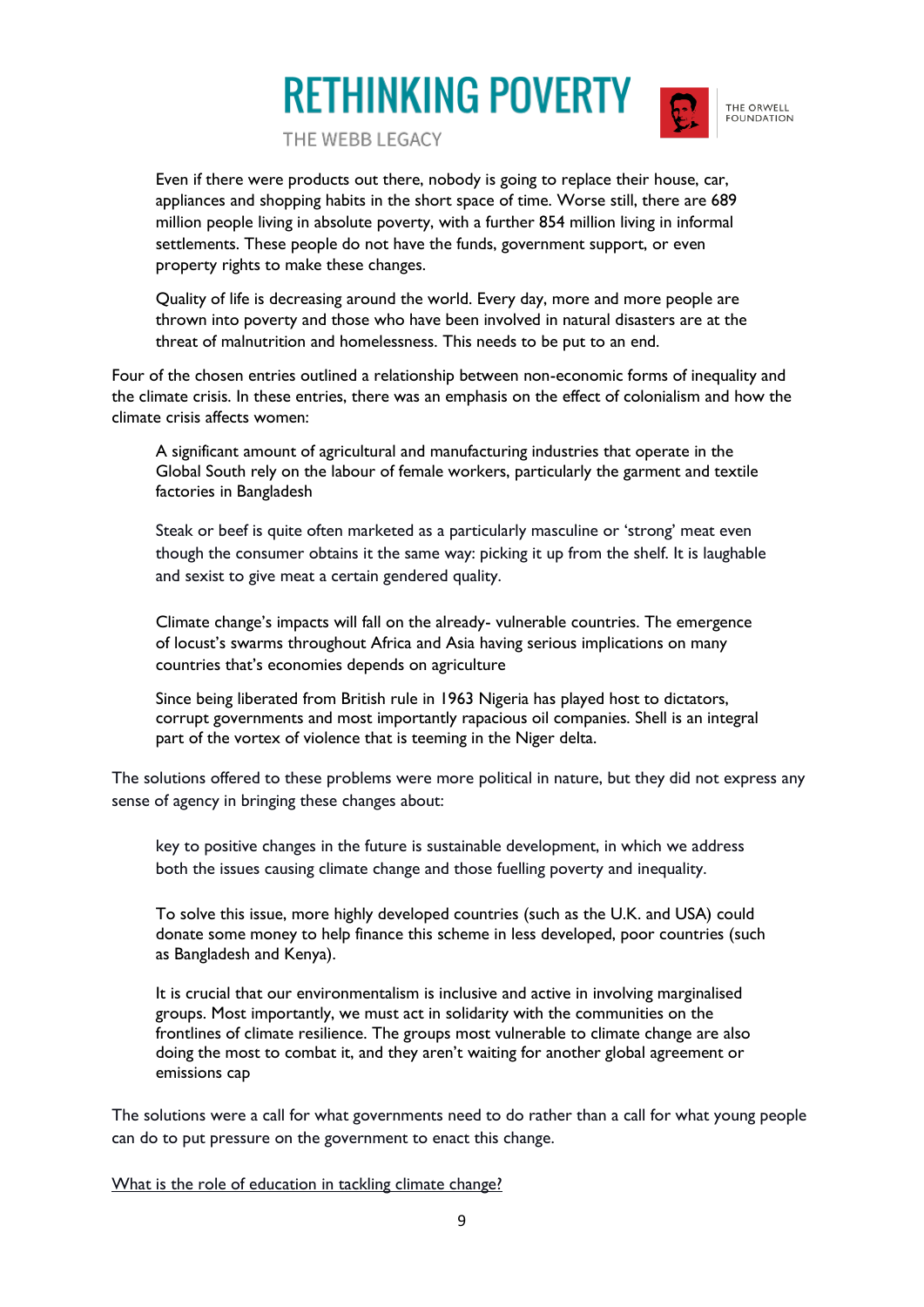

THE ORWELL FOUNDATION

THE WEBB LEGACY

Another theme that was apparent across the majority of the entries was a sense of 'wilful ignorance' preventing people from acting on climate change. The causes of this perceived intentional ignorance were vague, but they primarily revolved around people being 'greedy', desiring 'comfort', or being 'self-centred'. One entry did suggest that it was a pursuit of profit that encouraged these traits, but most entries presented these traits as unavoidable facts:

The difficulty for them to rally is immense, as humans can be wilfully ignorant to this matter because of comfort, greed, and incapability of bringing about change.

But the type of ignorance that is deadly is the purposeful neglecting of reality

*This is what I want in the future, an improved awareness of the changes we have to make. The first step on the path to saviour is through the communication to the public.*

We must turn away from our self-centred mindsets and open our eyes to what is happening around us.

In a few of these entries, education was offered as a potential solution for this ignorance. However, the call for 'improved awareness' or 'education' never addressed why people were wilfully ignoring climate change, and the use of education as a solution to 'ignorance' was vague.

Do young people care about the environment because of its impact on animals, humans, or both?

An unexpected theme that the NVivo analysis brought out was that animals featured in many of the pieces. There was a widespread concern for animals and natural environments:

Ruining climates, destroying habitats, and in some way killing and endangering the existence of many living organisms. Whether it be the growing number of deadly, wild forest fires, in Australia, that are destroying ecosystems and robbing many animals of their home

Not only can these rising sea levels affect animals like polar bears and penguins and their habitats, but they can also hugely affect people living in coastal areas. It can also affect countries like Bangladesh and the Maldives

deforestation destroys animal and plant habitats making them more likely to become endangered or extinct. This is a threat to our food chain, which then creates a chain reaction as the predator's population decreases and the prey's population increases

The current biodiversity extinction rate is 'faster than dinosaurs', scientists say, and hundreds and thousands of times greater than the natural normal. We are in the midst of a sixth mass extinction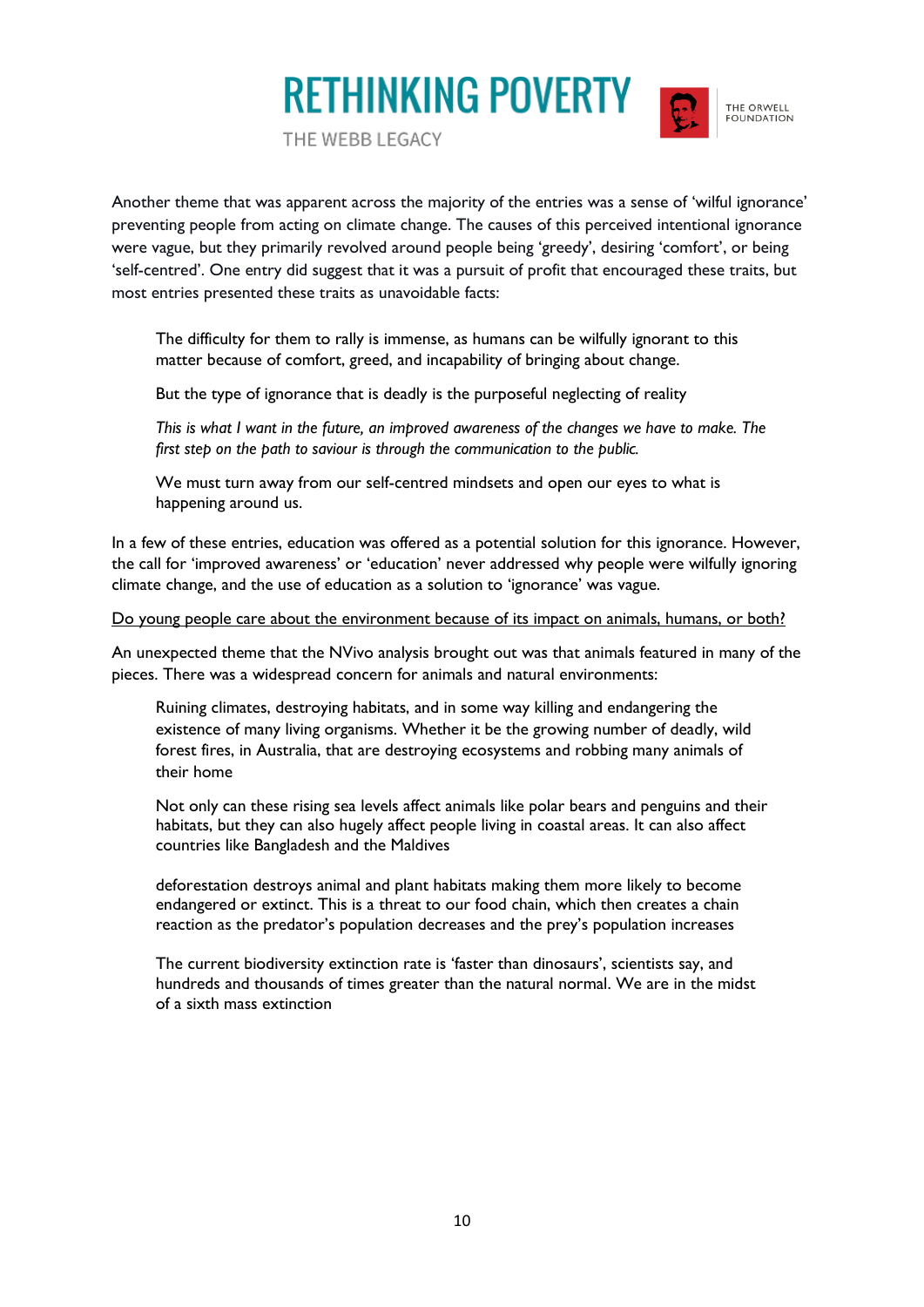THE WEBB LEGACY



### **Conclusion – Summary of Findings**

To summarise the results, the NVivo analysis revealed that young people used scientific evidence for climate change to communicate the urgency of addressing the climate crisis. Although the entries revealed that young people were divided on whether certain people or organisations were more responsible for causing climate change than others or whether we were all equally responsible for causing climate change, they were all unified in their belief that all of us are responsible for tackling climate change.

The entries did suggest that the reason why people ignore the scientific evidence for climate change and the subsequent need to act urgently is due to a 'wilful ignorance'. When accounting for this intentional ignorance or lack of care, the entries suggested that this widespread response was due to people having character flaws, such as 'greed' and 'self-centred mindsets'. However, the entries presented these characteristics as immutable facts about people and did not elaborate on why people might possess them. One entry did suggest that these characteristics were fostered by an economic system that values profit, but this entry was an anomaly to the rest of the entries.

The solutions that were offered by young people, especially in the 2020/21 prize cycle with its focus on local solutions, primarily revolved around consumer solutions and making changes in consumption patterns. Although a few entries did suggest the need for government action and broader political changes, these entries did not suggest ways that young people could take political action at a local level or put pressure on government to make these changes. Some of the entries did outline a relationship between climate change and social inequality, including poverty, economic inequality, and racial inequality. While these entries were well researched, they also lacked political solutions to these issues and any sense of agency to deal with these interlocking issues.

The main takeaway from the NVivo analysis is the lack of political literacy exhibited by the entrants, especially at a local level, when it came to offering solutions to climate change. The Orwell Youth Prize seeks to address this lack of political literacy by creating more resources around how to engage local government and local businesses, and put pressure on national government, and by encouraging more entries to consider how to enact their agency through political means.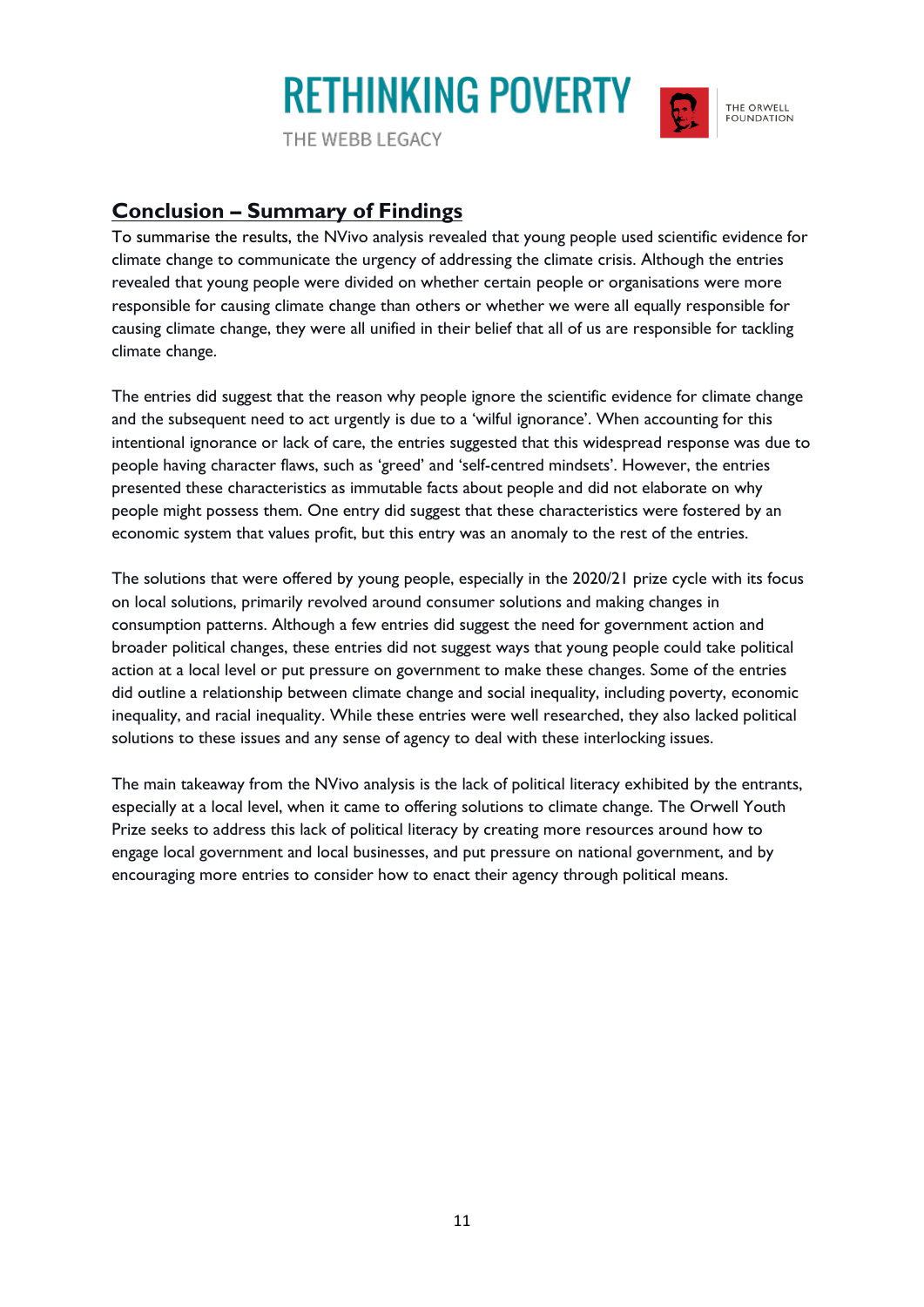

THE WEBB LEGACY



THE ORWELL FOUNDATION

### **Annex A – Word clouds**

**2020**

**Full text of the entries**



*Image 1: Most common single-words across all 2019/20 entries*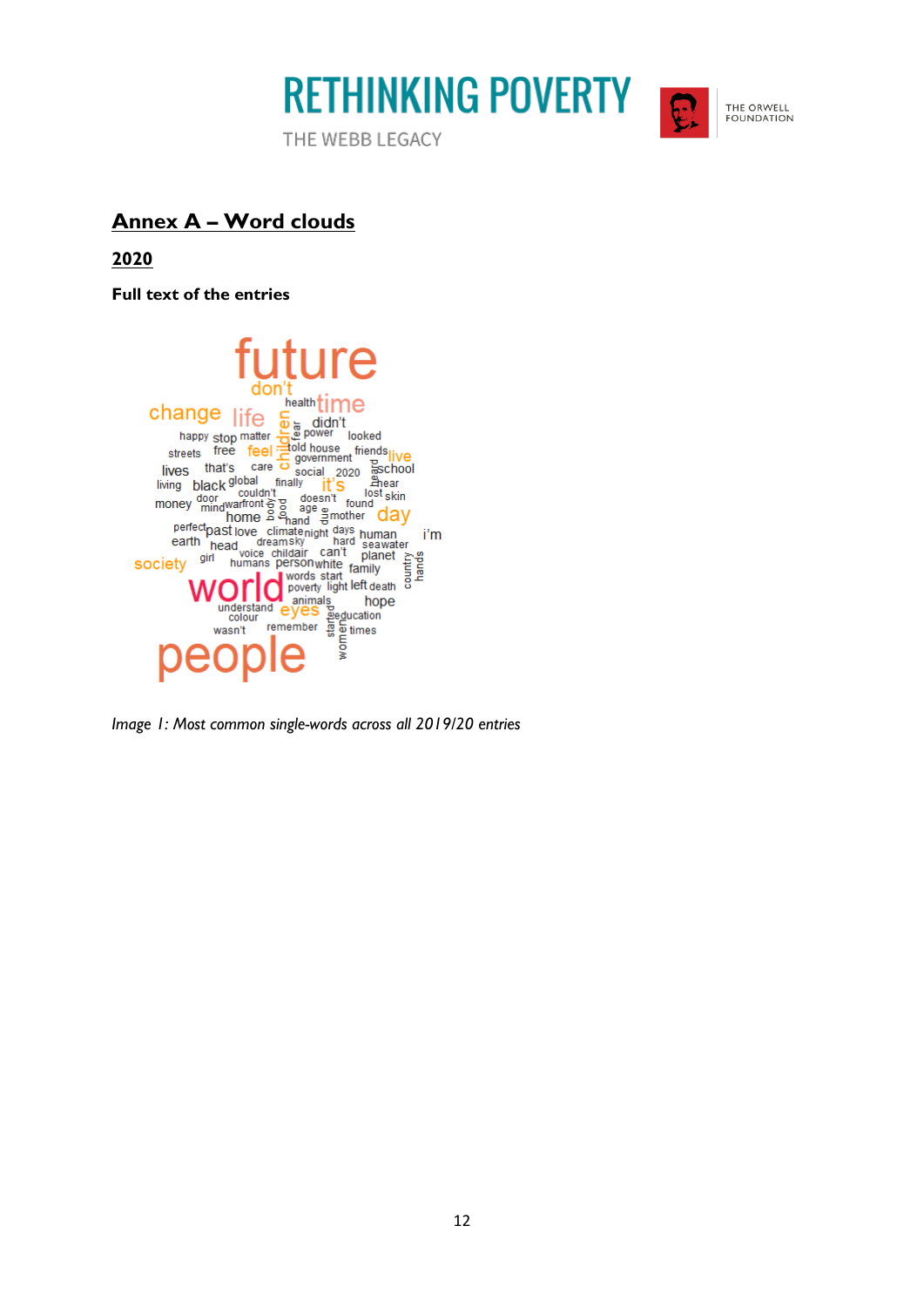



THE ORWELL FOUNDATION

THE WEBB LEGACY



*Image 2: Most common terms (two words) across all 2019/20 entries*

#### **2021**

**Policy change question: If you could make one positive change to society that would lead to the biggest increase in your happiness, what would it be and why?**



*Image 3: Most common single words across the policy question*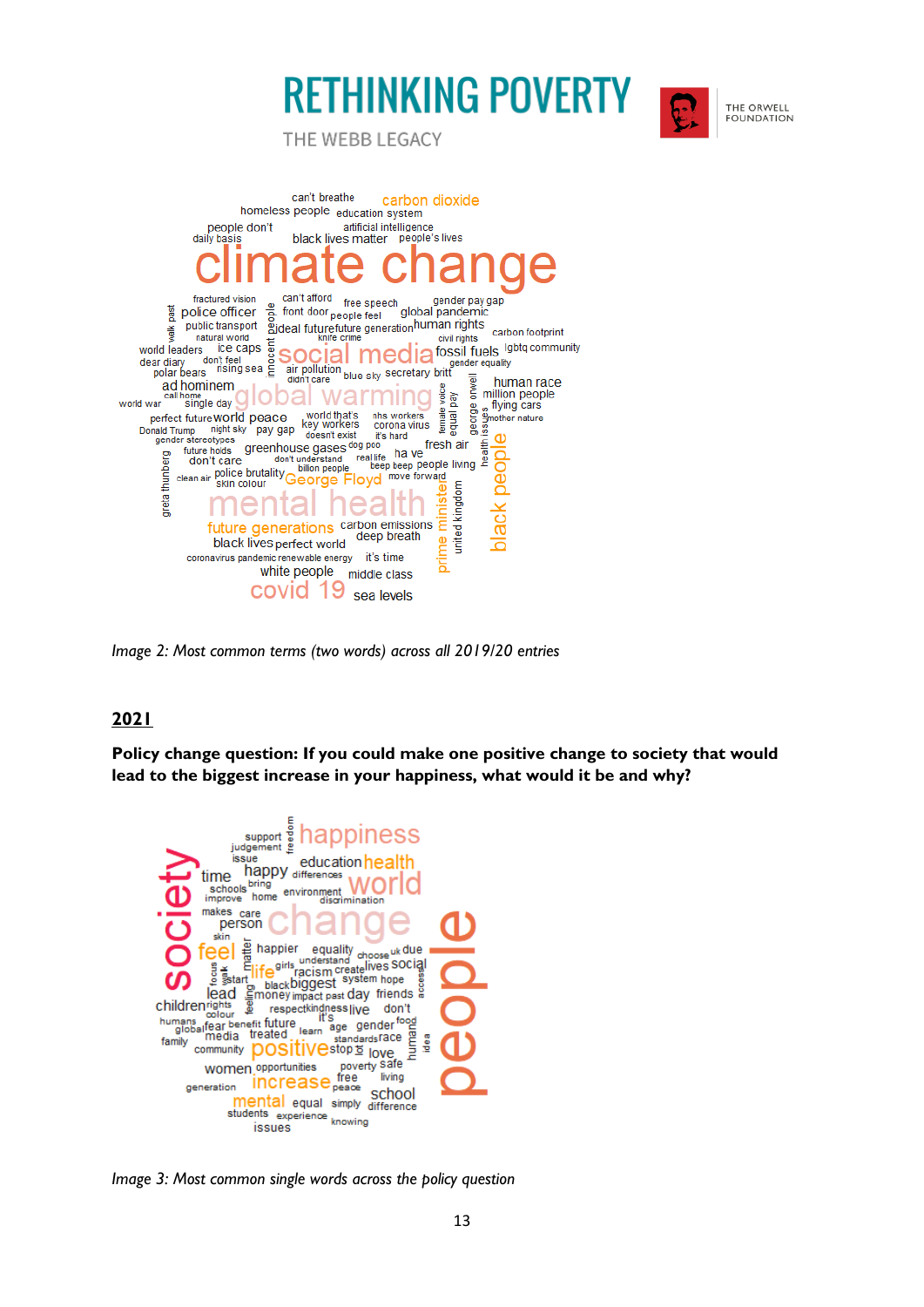

THE ORWELL FOUNDATION

THE WEBB LEGACY



*Image 4: Most common terms (two words) across the policy question*

#### **Full text of the entries**



*Image 5: Most common single-words across all 2020/21 entries*